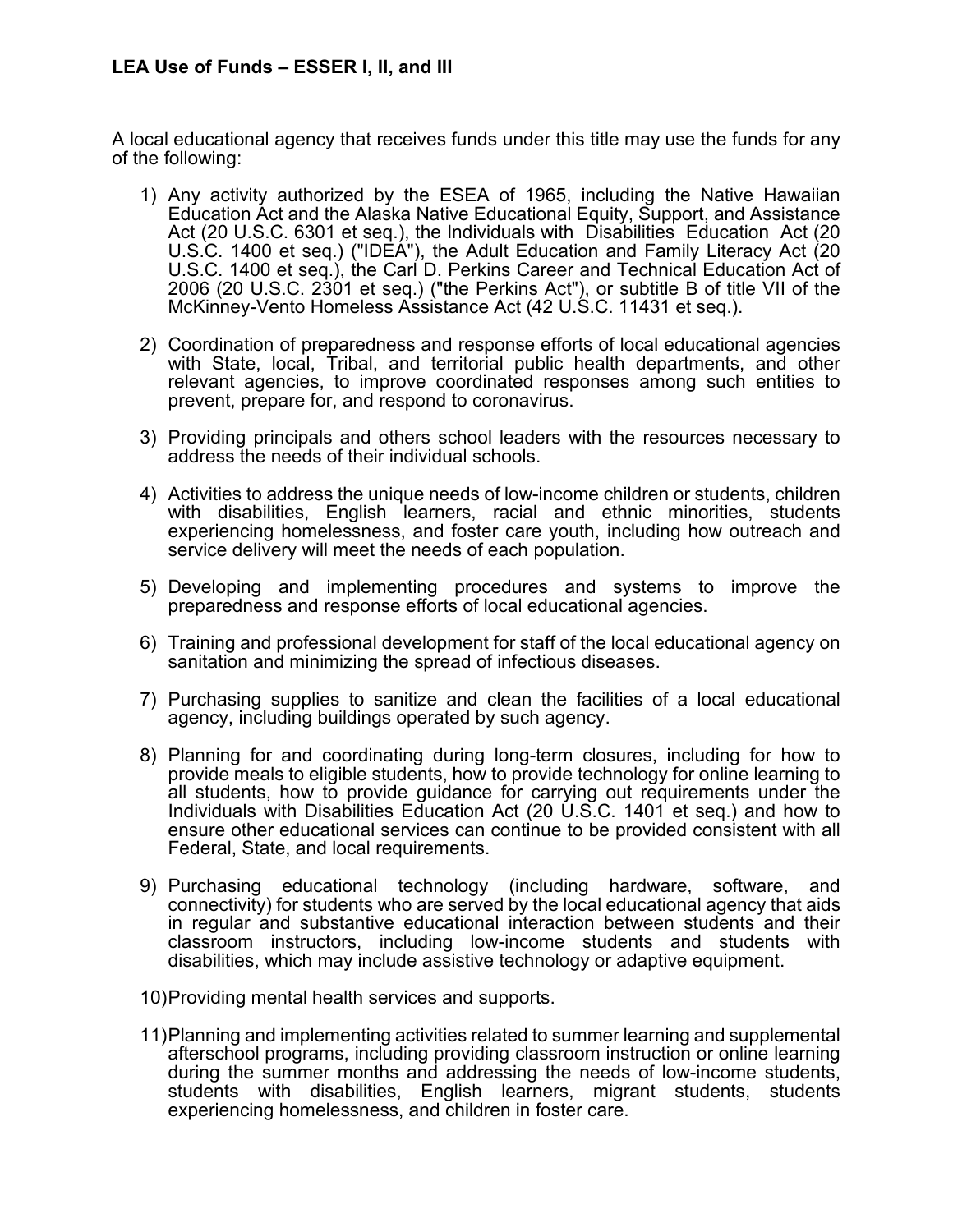- 12)Other activities that are necessary to maintain the operation of and continuity of services in local educational agencies and continuing to employ existing staff of the local educationalagency.
- 13)Addressing learning loss among students, including low-income students, children with disabilities, English learners, racial and ethnic minorities, students experiencing homelessness, and children and youth in foster are, of the local educational agency, including by:
	- a) Administering and using high-quality assessments that are valid and reliable, to accurately assess students' academic progress and assist educators in meeting students' academic needs, including through differentiating instruction.
	- b) Implementing evidence-based activities to meet the comprehensive needs of students.
	- c) Providing information and assistance to parents and families on how they can effectively support students, including in a distance learning environment.
	- d) Tracking student attendance and improving student engagement in distance education.
- 14)School facility repairs and improvements to enable operation of schools to reduce risk of virus transmission and exposure to environmental health hazards, and to support student health needs.
- 15)Inspection, testing, maintenance, repair, replacement, and upgrade projects to improve the indoor air quality in school facilities, including mechanical and nonmechanical heating, ventilation, and air conditioning systems, filtering, purification and other air cleaning, fans, control systems, and window and door repair and replacement.
- 16)Developing strategies and implementing public health protocols to align with the guidance from the CDC for the reopening and operation of school facilities to effectively maintain the health and safety of students, educators, and other staff.
- 17)Additional Pay for example, a local educational agency (LEA) might use local ESSER funds to provide employees with additional pay to: address recruitment or retention challenges in light of the pandemic; provide additional compensation to teachers and other staff that work in-person; provide additional compensation to teachers and other staff that have assumed new duties because of COVID; incentivize effective teachers to move to schools with vulnerable students that have been disproportionately impacted by the pandemic, or provide additional pay to substitute teachers where there is a shortage. Other pay strategies could also be permissible if the LEA can connect the strategy to issues resulting from COVID- 19.
- 18)Transportation An LEA could use local ESSER funds for a variety of transportation costs like running additional bus routes with fewer students to permit physical distancing and where appropriate, reimbursing families for mileage expense, if families provide transportation.